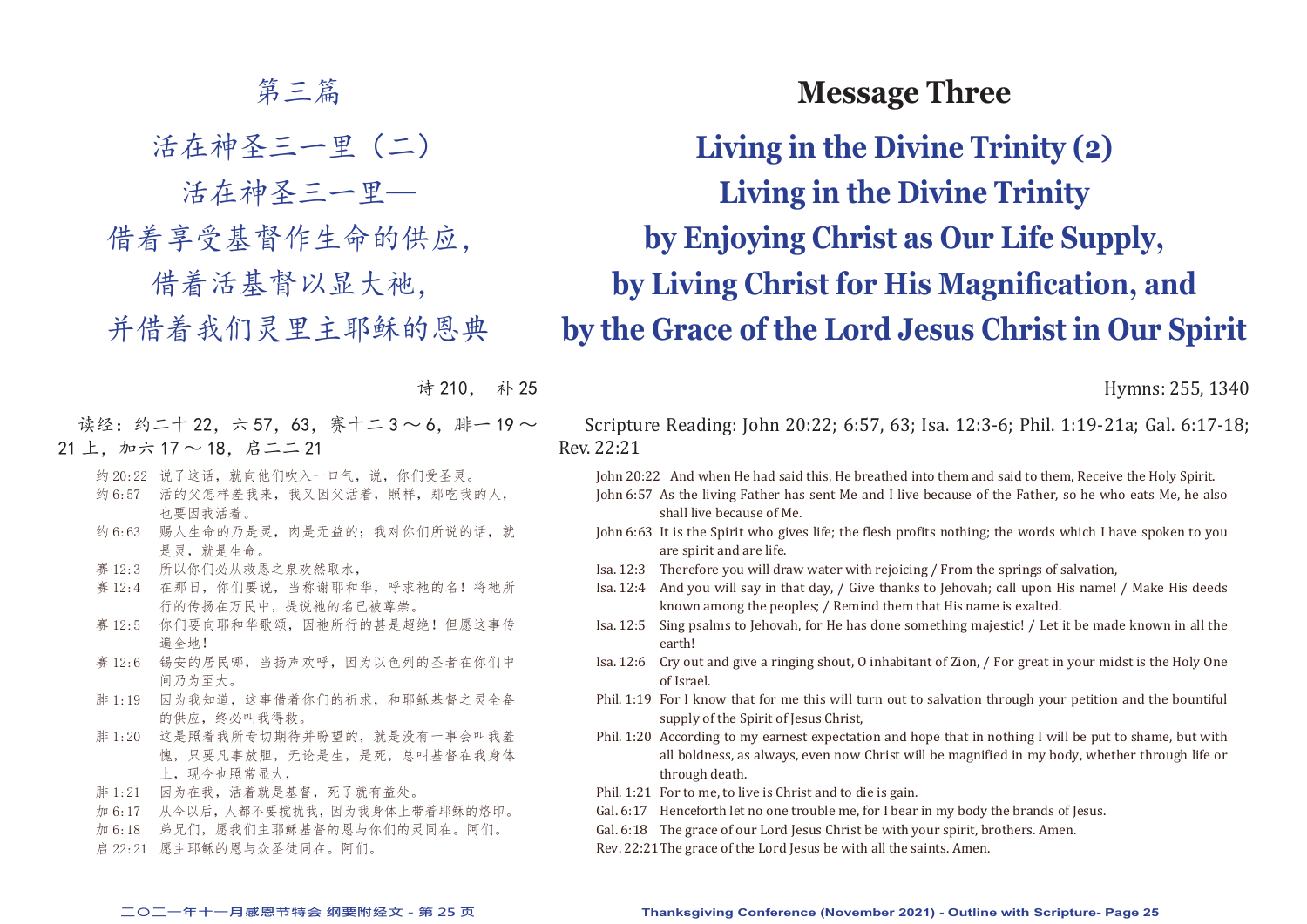- 壹 我们借着享受基督作生命的供应,而活在 I. 神圣三一里:
	- 一 主在复活那天将自己作为圣灵(圣气)吹入祂 的门徒里面;(约二十 22;)现今我们能不断 接受是灵的基督作为神的气,使祂能借着我们 呼求祂的名,对我们成为丰富的;(哀三 55~ 56,创四 26,罗十 12 ~ 13,诗歌二一一首;) 我们也能吸入圣经,神的话,就是神的呼出;(提 后三 16;)因着祂所说的话是生命之灵的具体 化,我们借着操练灵接受祂的话时,就得着是 生命的那灵。(约六 57,63。)
		- 约 20:22 说了这话, 就向他们吹入一口气, 说, 你们受圣灵。
		- 哀 3:55 耶和华啊,我从极深的坑里呼求你的名。
		- 哀 3:56 你曾听见我的声音;求你不要掩耳不听我的呼吸,我的呼吁。
		- 创 4:26 塞特也生了一个儿子,起名叫以挪士。在那时候,人开始 呼求耶和华的名。
		- 罗 10:12 因为犹太人和希利尼人并没有分别,众人同有一位主, 祂 对一切呼求祂的人是丰富的。
		- 罗 10:13 因为"凡呼求主名的, 就必得救。"
		- 诗歌二一一首 生命之主向我吹气
		- 一 生命之主,向我吹气, 将你活泉从我开启;
		- 在我里面将我推动, 生命之光照我心中。
		- 二 主,何希奇,你在我里, 不必天上、阴间寻你,
		- 一回灵里,就得见你, 灵灵接触,毫无距离。
		- 三 你是我的在天中保, 又是我的灵中恩膏;
		- 凡你神前为我所作, 都在我灵给我摸着。
		- 四 但是我心何等不忠, 常虽深感,仍不顺从;
		- 求主眷怜,吹气、推动, 使我全人都尽功用。 五 当我灵里瘪气、下沉, 难将你恩向人言陈,
		- 求你从我里面吹气, 使我完全充满了你。
		- 提后 3:16 圣经都是神的呼出,对于教训、督责、改正、在义上的教 导,都是有益的,
		- 约 6:57 活的父怎样差我来,我又因父活着,照样,那吃我的人, 也要因我活着。
		- 约 6:63 赐人生命的乃是灵,肉是无益的;我对你们所说的话,就 是灵,就是生命。
	- 二 神在祂经纶里的心意,是要作活水的泉源、源

# **I. We live in the Divine Trinity by enjoying Christ as our life supply:**

A. The Lord breathed Himself as the Holy Spirit (the Holy Breath) into His disciples on the day of His resurrection (John 20:22); now we can continually receive the pneumatic Christ as the breath of God so that He can become rich to us by our calling upon His name (Lam. 3:55- 56; Gen. 4:26; Rom. 10:12-13; Hymns, #254); we can also inhale the Scripture, the word of God, as the breathing out of God (2 Tim. 3:16); because His spoken words are the embodiment of the Spirit of life, when we receive His words by exercising our spirit, we get the Spirit, who is life (John 6:57, 63).

John 20:22 And when He had said this, He breathed into them and said to them, Receive the Holy Spirit. Lam. 3:55 I called upon Your name, O Jehovah, / From the lowest pit.

- Lam. 3:56 You have heard my voice; do not hide / Your ear at my breathing, at my cry.
- Gen. 4:26 And to Seth also a son was born, and he called his name Enosh. At that time men began to call upon the name of Jehovah.
- Rom. 10:12 For there is no distinction between Jew and Greek, for the same Lord is Lord of all and rich to all who call upon Him;

Rom. 10:13 For "whoever calls upon the name of the Lord shall be saved."

Hymns, #254 O Lord of life, breathe on us now

| O Lord of life, breathe on us now.       | And move within us while we pray:    |
|------------------------------------------|--------------------------------------|
| The spring of our new life art Thou,     | The very light of our new day.       |
| O strangely art Thou with us, Lord,      | Neither in height nor depth to seek; |
| In nearness shall Thy voice be heard:    | Spirit to spirit Thou dost speak.    |
| Thou art our Advocate on high:           | He is our Advocate within;           |
| O plead the truth, and make reply        | To every argument of sin.            |
| But ah, this faithless heart of mine!    | The way I know, I know my guide;     |
| Forgive me, 0 my Friend divine,          | That I so often turn aside.          |
| Be with me when no other friend          | The myst'ry of my heart can share:   |
| And be Thou known, when fears transcend. | By Thy best name of Comforter.       |
|                                          |                                      |

- 2 Tim. 3:16 All Scripture is God-breathed and profitable for teaching, for conviction, for correction, for instruction in righteousness,
- John 6:57 As the living Father has sent Me and I live because of the Father, so he who eats Me, he also shall live because of Me.
- John 6:63 It is the Spirit who gives life; the flesh profits nothing; the words which I have spoken to you are spirit and are life.

B. God's intention in His economy is to be the fountain, the source,

#### **二○二一年十一月感恩节特会 纲要附经文 - 第 26 页 Thanksgiving Conference (November 2021) - Outline with Scripture- Page 26**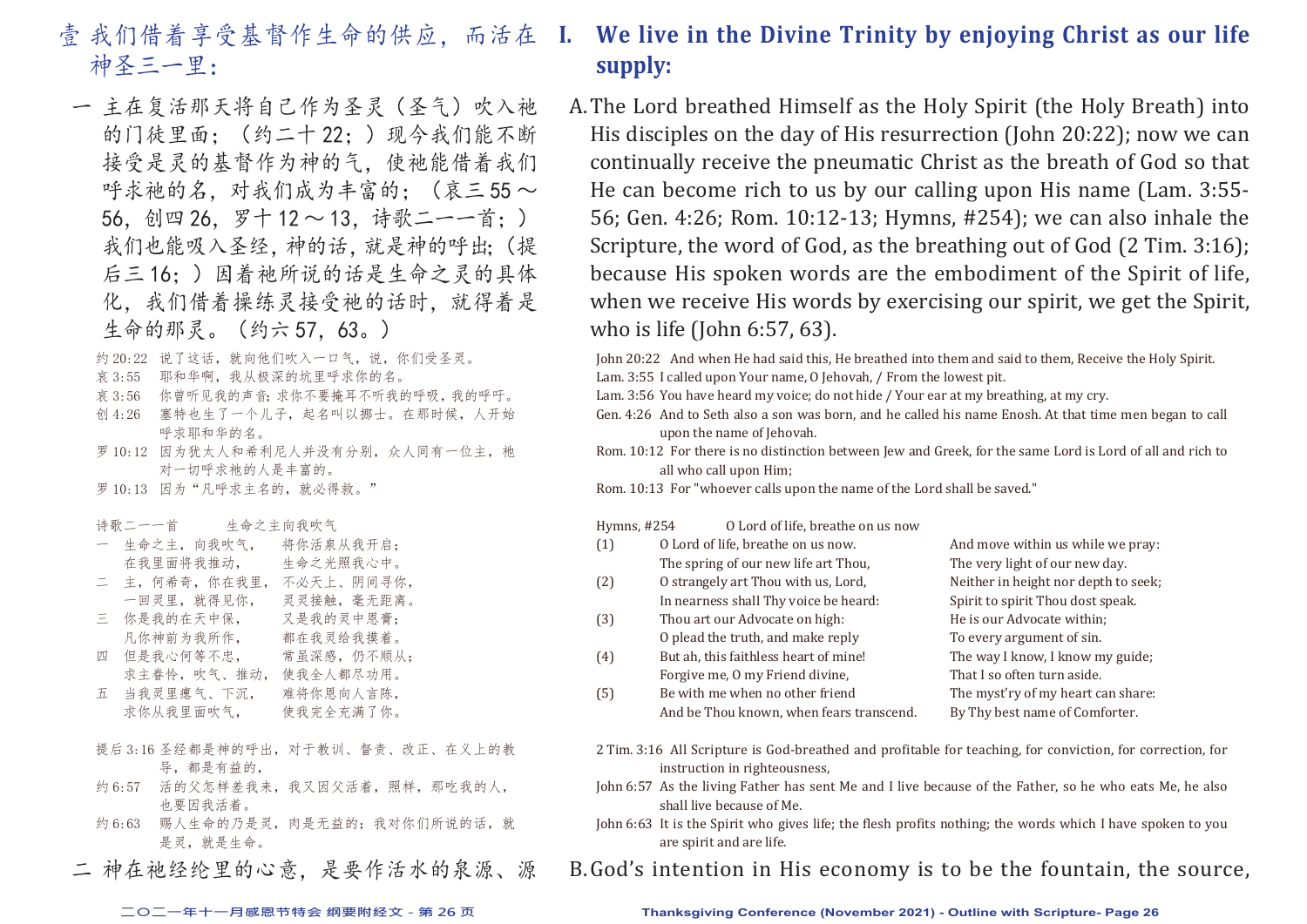头,满足祂的选民,作他们的享受,目标是要 产生召会,作神的扩增,神的扩大,好成为神 的丰满,使祂得着彰显—耶二 13, 哀三 22 ~ 24,林前一 9:

- 耶 2:13 因为我的百姓,作了两件恶事,就是离弃我这活水的泉源, 为自己凿出池子,是破裂不能存水的池子。
- 哀 3:22 我们不至消灭, 是出于耶和华的慈爱, 因祂的怜恤不至断绝;
- 哀 3:23 每早晨这些都是新的;你的信实,极其广大。
- 哀 3:24 我的魂说,耶和华是我的分;因此,我要仰望祂。
- 林前 1:9 神是信实的,你们乃是为祂所召,进入了祂儿子我们主耶 稣基督的交通。
- 1 我们饮干在复活里的一位灵,就使我们成为基督身 体的肢体,将我们建造为基督的身体,并预备我们 成为基督的新妇—十二 13, 启二二 17, 约四 14 下。
- 林前 12:13 因为我们不拘是犹太人或希利尼人,是为奴的或自主的, 都已经在一位灵里受浸,成了一个身体,且都得以喝一位灵。
- 启 22:17 那灵和新妇说, 来!听见的人也该说, 来!口渴的人也当 来;愿意的都可以白白取生命的水喝。
- 约 4:14 人若喝我所赐的水,就永远不渴;我所赐的水,要在他里 面成为泉源,直涌入永远的生命。
- 2 我们向着主、借着主、为着主、在主里、且同着主 说话并歌唱,以高举主且不断地在主里喜乐,就从 救恩的泉源欢然取水—诗四六 4,赛十二 3 ~ 6。
- 诗 46:4 有一道河,这河的支流,使神的城快乐;这城就是至高者 支搭帐幕的圣处。
- 赛 12:3 所以你们必从救恩之泉欢然取水,
- 赛 12:4 在那日, 你们要说, 当称谢耶和华, 呼求祂的名! 将祂所 行的传扬在万民中,提说祂的名已被尊崇。
- 赛 12:5 你们要向耶和华歌颂,因祂所行的甚是超绝!但愿这事传 遍全地!
- 赛 12:6 锡安的居民哪,当扬声欢呼,因为以色列的圣者在你们中 间乃为至大。
- 3 我们操练常与主说话,就能享受主作我们属灵的饮 料,我们自然而然就会活基督—民二十 8,腓四 6 ~ 7,12。
- 民 20:8 你拿着杖, 和你的哥哥亚伦招聚会众, 在他们眼前吩咐磐 石发出水来;这样,你就为他们使水从磐石中流出来,给 会众和他们的牲畜喝。

of living waters to satisfy His chosen people for their enjoyment, with the goal of producing the church as God's increase, God's enlargement, to be God's fullness for His expression—Jer. 2:13; Lam. 3:22-24; 1 Cor. 1:9:

- Jer. 2:13 For My people have committed two evils: / They have forsaken Me, / The fountain of living waters, / To hew out for themselves cisterns, / Broken cisterns, / Which hold no water.
- Lam. 3:22 It is Jehovah's lovingkindness that we are not consumed, / For His compassions do not fail: Lam. 3:23 They are new every morning: / Great is Your faithfulness.
- Lam. 3:24 Jehovah is my portion, says my soul: / Therefore I hope in Him.
- 1 Cor. 1:9 God is faithful, through whom you were called into the fellowship of His Son, Jesus Christ our Lord.
- 1. Our drinking of the one Spirit in resurrection makes us members of the Body, builds us up as the Body, and prepares us to be the bride of Christ—12:13; Rev. 22:17; John 4:14b.
- 1 Cor. 12:13 For also in one Spirit we were all baptized into one body, whether Jews or Greeks, whether slaves or free, and were all given to drink one Spirit.
- Rev. 22:17 And the Spirit and the bride say, Come! And let him who hears say, Come! And let him who is thirsty come; let him who wills take the water of life freely.
- John 4:14 But whoever drinks of the water that I will give him shall by no means thirst forever; but the water that I will give him will become in him a fountain of water springing up into eternal life.
- 2. We can joyously draw water from the springs of salvation by speaking and singing to the Lord, by the Lord, for the Lord, in the Lord, and with the Lord to exalt the Lord and to rejoice in the Lord in a continuing way—Psa. 46:4; Isa. 12:3-6.
- Psa. 46:4 There is a river whose streams gladden the city of God, / The holy place of the tabernacles of the Most High.
- Isa. 12:3 Therefore you will draw water with rejoicing / From the springs of salvation,
- Isa. 12:4 And you will say in that day, / Give thanks to Jehovah; call upon His name! / Make His deeds known among the peoples; / Remind them that His name is exalted.
- Isa. 12:5 Sing psalms to Jehovah, for He has done something majestic! / Let it be made known in all the earth!
- Isa. 12:6 Cry out and give a ringing shout, O inhabitant of Zion, / For great in your midst is the Holy One of Israel.
- 3. We can enjoy the Lord as our spiritual drink by practicing to speak with Him constantly; then spontaneously, we will live Christ—Num. 20:8; Phil. 4:6-7, 12.
	- Num. 20:8 Take the rod, and gather the assembly, you and Aaron your brother, and speak to the rock before their eyes, so that it yields its water. Thus you shall bring forth water for them out of the rock and give the assembly and their livestock something to drink.

#### **二○二一年十一月感恩节特会 纲要附经文 - 第 27 页 Thanksgiving Conference (November 2021) - Outline with Scripture- Page 27**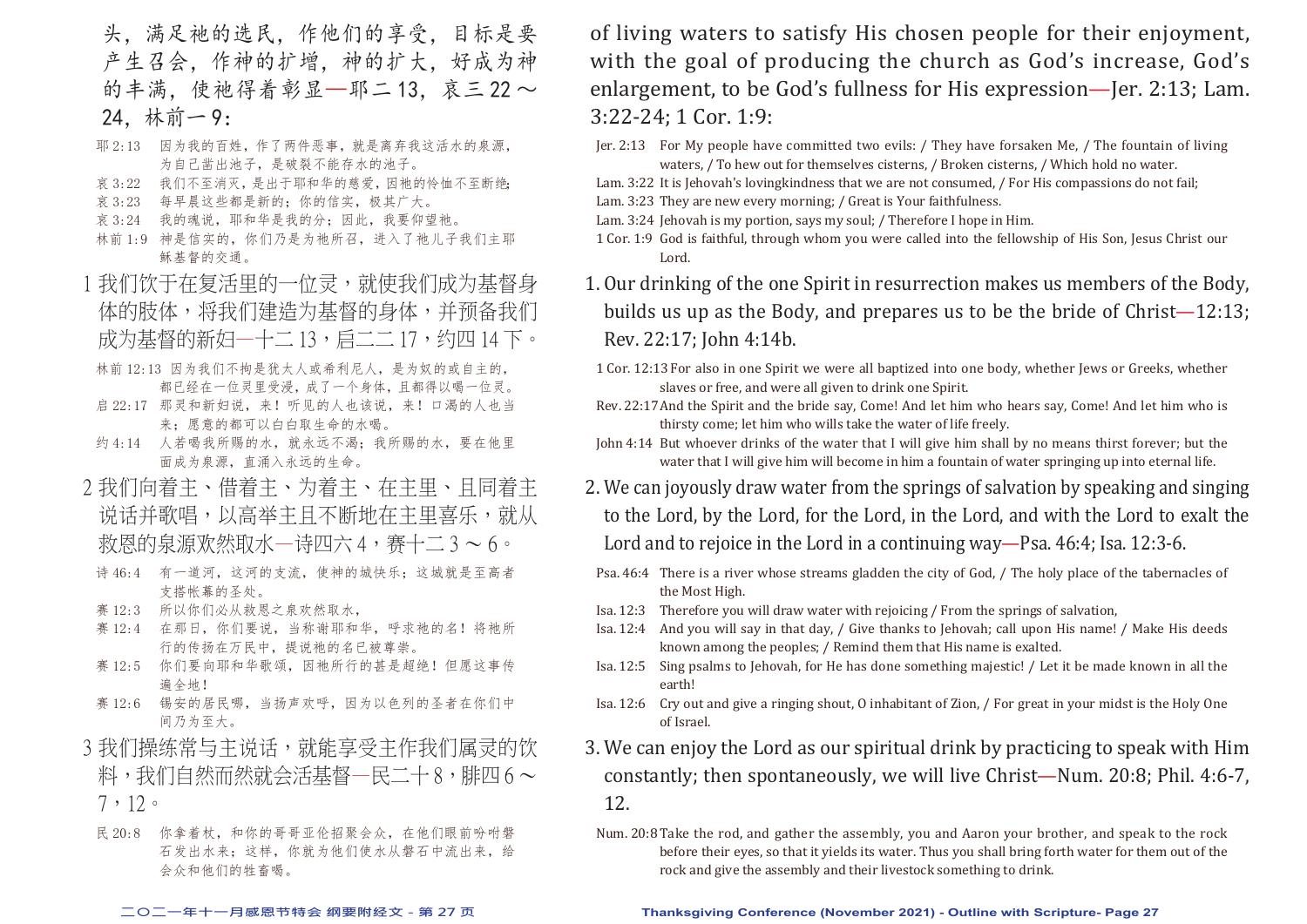- 腓 4:6 应当一无挂虑,只要凡事借着祷告、祈求,带着感谢,将 你们所要的告诉神;
- 腓 4:7 神那超越人所能理解的平安,必在基督耶稣里,保卫你们 的心怀意念。
- 腓 4:12 我知道怎样处卑贱,也知道怎样处富余;或饱足、或饥饿、 或富余、或缺乏,在各事上,并在一切事上,我都学得秘诀。
- 三 我们能吃基督作我们属灵的食物而因祂活着; (约六 57;)吃基督乃是吃祂的话,借着运用 我们的灵来祷读并默想主的话,使祂的话成为 我们心中的欢喜快乐:(耶十五16,诗一一九 15 ~ 16,书一 8 ~ 9;)"因"基督活着(不 仅是靠基督活着),意思是基督加力的元素成 为供应的因素,使我们活基督。
	- 约 6:57 活的父怎样差我来,我又因父活着,照样,那吃我的人, 也要因我活着。
	- 耶 15:16 耶和华万军之神啊, 我得着你的言语, 就当食物吃了; 你 的言语成了我心中的欢喜快乐;因我是称为你名下的人。
	- 诗 119:15 我要默想你的训辞,看重你的道路。
	- 诗 119:16 我要在你的律例中自乐;我不忘记你的话。
	- 书 1:8 这律法书不可离开你的口,总要昼夜默想,好使你照这书 上所写的一切,谨守遵行。如此,你的道路就可以亨通, 你也必凡事顺利。
	- 书 1:9 我岂没有吩咐你么?你当刚强壮胆,不要惧怕,也不要惊 惶;因为你无论往哪里去,耶和华你的神必与你同在。
- 贰 我们借着耶稣基督之灵全备的供应活基督 以显大祂,而活在神圣三一里—腓一 19~ 21 上:
	- 腓 1:19 因为我知道,这事借着你们的祈求,和耶稣基督之灵全备 的供应,终必叫我得救。
	- 腓 1:20 这是照着我所专切期待并盼望的,就是没有一事会叫我羞 愧,只要凡事放胆,无论是生,是死,总叫基督在我身体 上,现今也照常显大,
	- 腓 1:21 因为在我,活着就是基督,死了就有益处。
	- 一 信徒借着耶稣基督之灵全备的供应活基督: 耶 稣基督之灵,就是基督作为那分赐生命的灵— 19 节,林前十五 45 下,林后三 6:
		- 腓 1:19 因为我知道,这事借着你们的祈求,和耶稣基督之灵全备 的供应,终必叫我得救。
- Phil. 4:6 In nothing be anxious, but in everything, by prayer and petition with thanksgiving, let your requests be made known to God;
- Phil. 4:7 And the peace of God, which surpasses every man's understanding, will guard your hearts and your thoughts in Christ Jesus.
- Phil. 4:12 I know also how to be abased, and I know how to abound; in everything and in all things I have learned the secret both to be filled and to hunger, both to abound and to lack.
- C. We can eat Christ as our spiritual food in order to live because of Him (John 6:57); to eat Christ is to eat His words by exercising our spirit to both pray-read and muse upon His words so that His words become the gladness and joy of our heart (Jer. 15:16; Psa. 119:15-16; Josh. 1:8-9); to live not only by but also "because of" Christ means that the energizing element of Christ becomes the supplying factor for us to live Christ.
	- John 6:57 As the living Father has sent Me and I live because of the Father, so he who eats Me, he also shall live because of Me.
	- Jer. 15:16 Your words were found and I ate them, / And Your word became to me / The gladness and joy of my heart, / For I am called by Your name, / O Jehovah, God of hosts.
	- Psa. 119:15 I will muse upon Your precepts / And regard Your ways.
	- Psa. 119:16 I will take delight in Your statutes; / I will not forget Your word.
	- Josh. 1:8 This book of the law shall not depart from your mouth, but you shall muse upon it day and night so that you may be certain to do according to all that is written in it. For then you will make your way prosperous and then you will have success.
	- Josh. 1:9 Have I not commanded you? Be strong and take courage; do not be afraid or dismayed. For Jehovah your God is with you wherever you go.
- **II. We live in the Divine Trinity by living Christ for His magnification by the bountiful supply of the Spirit of Jesus Christ—Phil. 1:19- 21a:**
	- Phil. 1:19 For I know that for me this will turn out to salvation through your petition and the bountiful supply of the Spirit of Jesus Christ,
	- Phil. 1:20 According to my earnest expectation and hope that in nothing I will be put to shame, but with all boldness, as always, even now Christ will be magnified in my body, whether through life or through death.
	- Phil. 1:21 For to me, to live is Christ and to die is gain.
- A. The believers live Christ by the bountiful supply of the Spirit of Jesus Christ; the Spirit of Jesus Christ is the Christ who is the life-dispensing Spirit—v. 19; 1 Cor. 15:45b; 2 Cor. 3:6:
	- Phil. 1:19 For I know that for me this will turn out to salvation through your petition and the bountiful supply of the Spirit of Jesus Christ,

**二○二一年十一月感恩节特会 纲要附经文 - 第 28 页 Thanksgiving Conference (November 2021) - Outline with Scripture- Page 28**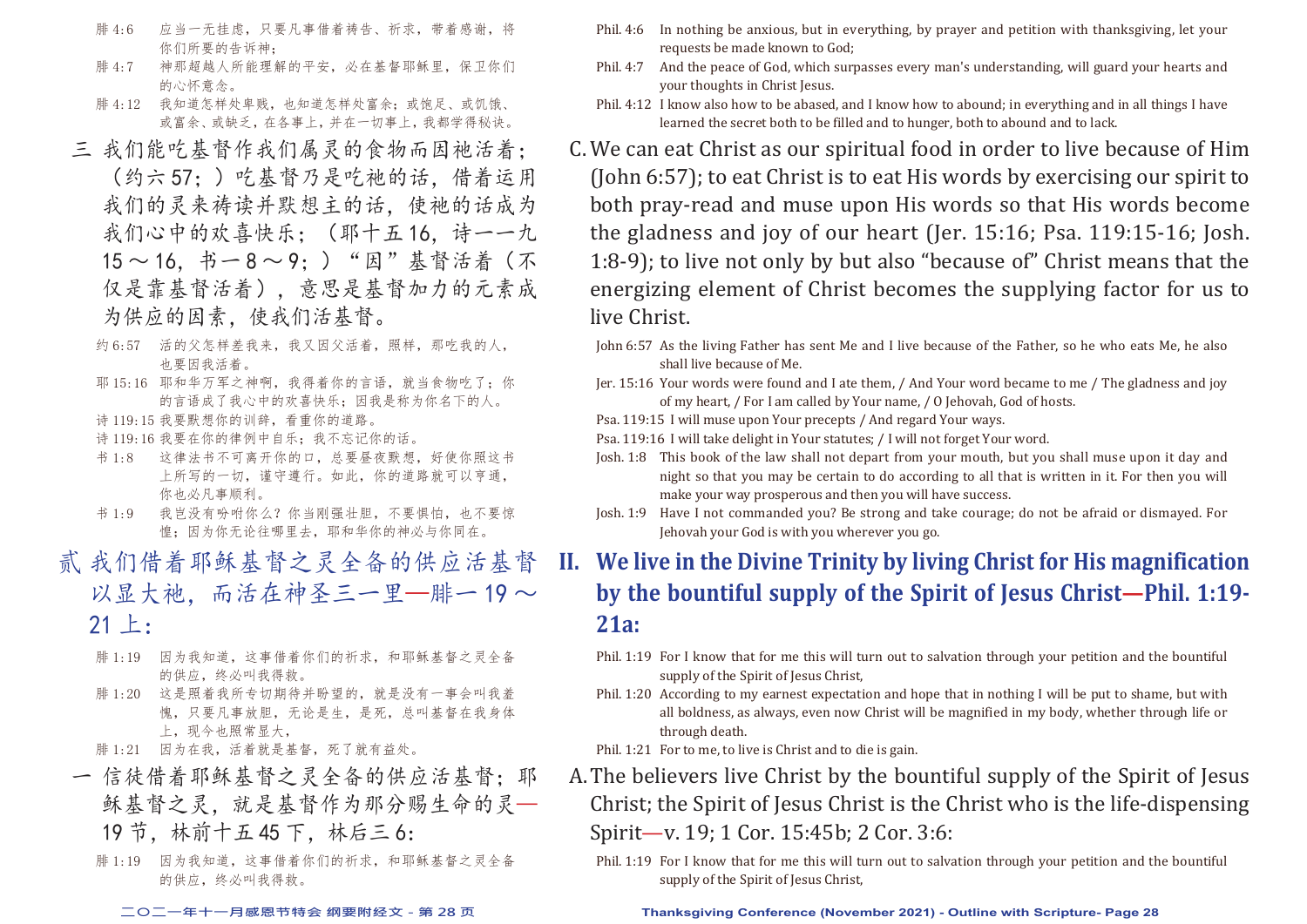- 林前 15:45 经上也是这样记着: "首先的人亚当成了活的魂;"末 后的亚当成了赐生命的灵。
- 林后 3:6 祂使我们够资格作新约的执事,这些执事不是属于字句, 乃是属于灵,因为那字句杀死人,那灵却叫人活。
- 1 这全备的供应包含神性、人性、钉死、复活、升天、 神圣属性、和人性美德。
- 2 我们的所作所为并全部的生活,都该是凭着耶稣基 督之灵全备的供应而有的—腓一 19。
- 腓 1:19 因为我知道,这事借着你们的祈求,和耶稣基督之灵全备 的供应,终必叫我得救。
- 3 我们在神圣三一的神圣分赐之下, 就自然而然地在 里面得着基督的供应,而活出彰显基督的生活—  $20 \sim 21$  节上。
- 腓 1:20 这是照着我所专切期待并盼望的,就是没有一事会叫我羞 愧,只要凡事放胆,无论是生,是死,总叫基督在我身体 上, 现今也照常显大,
- 腓 1:21 因为在我,活着就是基督,死了就有益处。
- 二 保罗的一切生活和工作,都不是为着彰显他自 己,表现他的学问、才干、或其他的优点特长; 他所是所为,都是为彰显基督,甚至使基督得 着显大—20 节,三 3 ~ 10,林后四 5。
	- 腓 1:20 这是照着我所专切期待并盼望的,就是没有一事会叫我羞 愧,只要凡事放胆,无论是生,是死,总叫基督在我身体 上,现今也照常显大,
	- 腓 3:3 真受割礼的,乃是我们这凭神的灵事奉,在基督耶稣里夸 口,不信靠肉体的。
	- 腓 3:4 其实我也可以信靠肉体;若别人自以为可以信靠肉体,我 更可以:
	- 腓 3:5 论割礼,我是第八天受的,我是出于以色列族便雅悯支派, 是希伯来人所生的希伯来人;按律法说,是法利赛人;
	- 腓 3:6 按热心说,是逼迫召会的;按律法上的义说,是无可指 摘的。
	- 腓 3:7 只是从前我以为对我是赢得的,这些,我因基督都已经看 作亏损。
	- 腓 3:8 不但如此,我也将万事看作亏损,因我以认识我主基督 耶稣为至宝;我因祂已经亏损万事,看作粪土,为要赢 得基督,
	- 腓 3:9 并且给人看出我是在祂里面,不是有自己那本于律法的义, 乃是有那借着信基督而有的义,就是那基于信、本于神的义,
- 1 Cor. 15:45 So also it is written, "The first man, Adam, became a living soul"; the last Adam became a lifegiving Spirit.
- 2 Cor. 3:6 Who has also made us sufficient as ministers of a new covenant, ministers not of the letter but of the Spirit; for the letter kills, but the Spirit gives life.
- 1. This bountiful supply includes divinity, humanity, crucifixion, resurrection, ascension, the divine attributes, and the human virtues.
- 2. Everything we do and all our living should come about by the bountiful supply of the Spirit of Jesus Christ-Phil. 1:19.
- Phil. 1:19 For I know that for me this will turn out to salvation through your petition and the bountiful supply of the Spirit of Jesus Christ,
- 3. Under the divine dispensing of the Divine Trinity, we will spontaneously receive the supply of Christ within and will live a life that expresses Christ vv. 20-21a.
- Phil. 1:20 According to my earnest expectation and hope that in nothing I will be put to shame, but with all boldness, as always, even now Christ will be magnified in my body, whether through life or through death.
- Phil. 1:21 For to me, to live is Christ and to die is gain.
- B. All of Paul's life and work were not for expressing himself or for displaying his knowledge, his ability, or his other merits and strong points; what he was and what he did were for expressing Christ, even for magnifying Christ—v. 20; 3:3-10; 2 Cor. 4:5.
	- Phil. 1:20 According to my earnest expectation and hope that in nothing I will be put to shame, but with all boldness, as always, even now Christ will be magnified in my body, whether through life or through death.
	- Phil. 3:3 For we are the circumcision, the ones who serve by the Spirit of God and boast in Christ Jesus and have no confidence in the flesh,
	- Phil. 3:4 Though I myself have something to be confident of in the flesh as well. If any other man thinks that he has confidence in the flesh, I more:
	- Phil. 3:5 Circumcised the eighth day; of the race of Israel, of the tribe of Benjamin, a Hebrew born of Hebrews; as to the law, a Pharisee;
	- Phil. 3:6 As to zeal, persecuting the church; as to the righteousness which is in the law, become blameless.
	- Phil. 3:7 But what things were gains to me, these I have counted as loss on account of Christ.
	- Phil. 3:8 But moreover I also count all things to be loss on account of the excellency of the knowledge of Christ Jesus my Lord, on account of whom I have suffered the loss of all things and count them as refuse that I may gain Christ
	- Phil. 3:9 And be found in Him, not having my own righteousness which is out of the law, but that which is through faith in Christ, the righteousness which is out of God and based on faith,

#### **二○二一年十一月感恩节特会 纲要附经文 - 第 29 页 Thanksgiving Conference (November 2021) - Outline with Scripture- Page 29**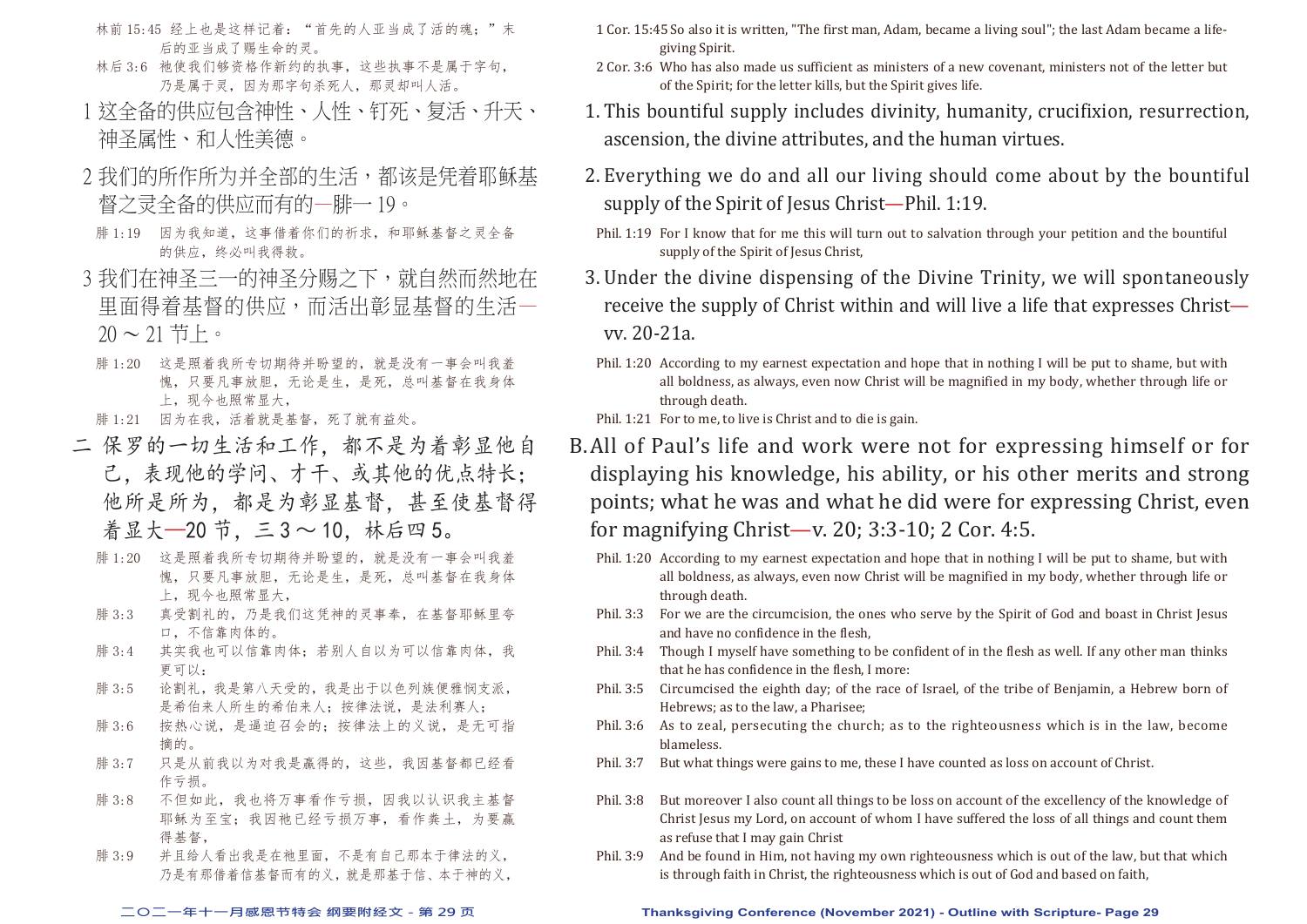- 腓 3:10 使我认识基督、并祂复活的大能、以及同祂受苦的交通, 模成祂的死,
- 林后 4:5 因为我们不是传自己,乃是传基督耶稣为主, 也传自己为 耶稣的缘故,作你们的奴仆。
- 三 在使徒的身体受苦时,基督得着显大,也就是 显示或宣扬为大(没有限量)、得着高举、得 着称赞—腓一 20:
	- 腓 1:20 这是照着我所专切期待并盼望的,就是没有一事会叫我羞 愧,只要凡事放胆,无论是生,是死,总叫基督在我身体 上,现今也照常显大,
	- 1 使徒的受苦给他机会,彰显基督无限的伟大一徒九 16,林后六 4,十一 23,西一 24。
	- 徒 9:16 我要指示他,为我的名必须受许多的苦难。
	- 林后 6:4 反倒在各样的事上,在多方的忍耐上、在患难上、在贫困 上、在困苦上、
	- 林后 11:23 他们是基督的执事么?我疯狂地说说,我更是!论劳苦, 是更多的;论更多的;论鞭打,是过重的;论冒死, 是屡次有的。
	- 西 1:24 现在我因着为你们所受的苦难喜乐,并且为基督的身体, 就是为召会,在我一面,在我肉身上补满基督患难的缺欠;
	- 2 在任何境遇下显大基督、就是经历基督而有最高的
		- 享受—腓一 18,四 23。
	- 腓 1:18 这有何妨呢?或假意,或真诚,无论怎样,基督究竟被宣 传开了,为此我就欢喜,并且还要欢喜;
	- 腓 4:23 愿主耶稣基督的恩与你们的灵同在。
- 3 当保罗被囚在罗马监狱的时候,他显大基督,使基 督在囚禁他的人眼中显为大;不论环境如何,保 罗总是满了喜乐,他一直在主里喜乐——4,18,  $25, \underline{\hspace{1cm}} 2,17 \sim 18, 28 \sim 29, \equiv 1, \overline{p}$ 
	- 腓 1:4 每逢为你们众人祈求的时候,总是欢欢喜喜地祈求,
	- 腓 1:18 这有何妨呢?或假意,或真诚,无论怎样,基督究竟被宣 传开了,为此我就欢喜,并且还要欢喜;
	- 腓 1:25 我既然这样深信,就知道仍要留下,继续与你们众人同住, 使你们得到信仰上的进步和喜乐,
	- 腓 2:2 你们就要使我的喜乐满足,就是要思念相同的事,有相同 的爱,魂里联结,思念同一件事,
	- 腓 2:17 然而,即使我成为奠祭,浇奠在你们信心的祭物和供奉上, 也是喜乐,并且与你们众人一同喜乐。
	- 腓 2:18 你们也要同样喜乐,并且与我一同喜乐。
- Phil. 3:10 To know Him and the power of His resurrection and the fellowship of His sufferings, being conformed to His death,
- 2 Cor. 4:5 For we do not preach ourselves but Christ Jesus as Lord, and ourselves as your slaves for Jesus' sake.
- C. In the apostle's suffering in his body, Christ was magnified; that is, He was shown or declared to be great (without limitation), exalted, and extolled—Phil. 1:20:
	- Phil. 1:20 According to my earnest expectation and hope that in nothing I will be put to shame, but with all boldness, as always, even now Christ will be magnified in my body, whether through life or through death.
	- 1. The apostle's sufferings afforded him opportunity to express Christ in His unlimited greatness—Acts 9:16; 2 Cor. 6:4; 11:23; Col. 1:24.

Acts 9:16 For I will show him how many things he must suffer on behalf of My name.

- 2 Cor. 6:4 But in everything we commend ourselves as ministers of God, in much endurance, in afflictions, in necessities, in distresses,
- 2 Cor. 11:23 Ministers of Christ are they? I speak as being beside myself, I more so! In labors more abundantly, in imprisonments more abundantly, in stripes excessively, in deaths often.
- Col. 1:24 I now rejoice in my sufferings on your behalf and fill up on my part that which is lacking of the afflictions of Christ in my flesh for His Body, which is the church;
- 2. To magnify Christ under any circumstances is to experience Him with the topmost enjoyment—Phil. 1:18; 4:23.
- Phil. 1:18 What then? Only that in every way, whether in pretense or in truthfulness, Christ is announced; and in this I rejoice; yes, and I will rejoice;
- Phil. 4:23 The grace of the Lord Jesus Christ be with your spirit.
- 3. As Paul was held captive in a Roman prison, he magnified Christ, making Him to appear great in the eyes of his captors; regardless of the circumstances, Paul was full of joy and rejoicing in the Lord—1:4, 18, 25; 2:2, 17-18, 28-29; 3:1; 4:1, 4.
- Phil. 1:4 Always in my every petition on behalf of you all, making my petition with joy,
- Phil. 1:18 What then? Only that in every way, whether in pretense or in truthfulness, Christ is announced; and in this I rejoice; yes, and I will rejoice;
- Phil. 1:25 And being confident of this, I know that I will remain and continue with you all for your progress and joy of the faith,
- Phil. 2:2 Make my joy full, that you think the same thing, having the same love, joined in soul, thinking the one thing,
- Phil. 2:17 But even if I am being poured out as a drink offering upon the sacrifice and service of your faith, I rejoice, and I rejoice together with you all.
- Phil. 2:18 And in like manner you also rejoice, and you rejoice together with me.

### **二○二一年十一月感恩节特会 纲要附经文 - 第 30 页 Thanksgiving Conference (November 2021) - Outline with Scripture- Page 30**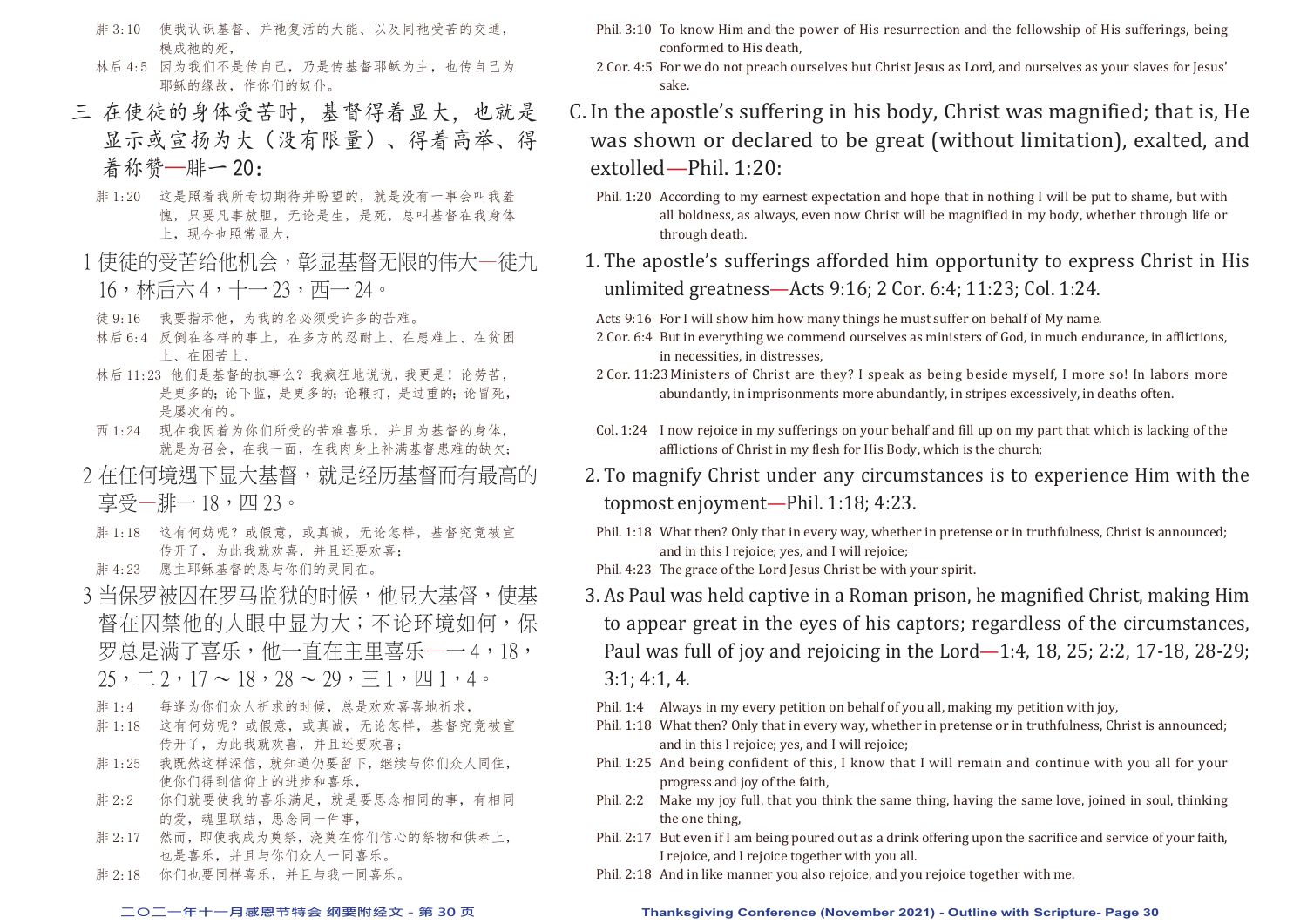- 腓 2:28 所以我越发急切打发他去,叫你们再见到他,就可以喜乐, 我也可以少些忧愁。
- 腓 2:29 因此你们要在主里欢欢喜喜地接待他,并且要尊重这样的人,
- 腓 3:1 还有,我的弟兄们,你们要在主里喜乐。把同样的话写给 你们,于我并不为难,于你们却是妥当。
- 腓 4:1 所以,我所亲爱所切慕的弟兄们,我的喜乐和冠冕—亲爱 的,你们要这样在主里站立得住。
- 腓 4:4 你们要在主里常常喜乐,我再说,你们要喜乐。
- 4 保罗在喜乐中一直让基督从他身上照耀出来,一直 在彰显基督,这乃是宣告基督无限的伟大,并宣告 基督是取用不竭的—弗三 8,18,参赛九 6。
- 弗 3:8 这恩典赐给了我这比众圣徒中最小者还小的,叫我将基督 那追测不尽的丰富,当作福音传给外邦人,
- 弗 3:18 使你们满有力量,能和众圣徒一同领略何为那阔、长、 高、深,
- 赛 9:6 因有一婴孩为我们而生,有一子赐给我们;政权必担在祂 的肩头上;祂的名称为奇妙的策士、全能的神、永远的父、 和平的君。
- 四 活基督以显大祂,乃是有分于基督在生命里的 救恩:这使我们得救脱离不活基督的失败,并 脱离不显大基督的失败—罗五 10。
	- 罗 5:10 因为我们作仇敌的时候,且借着神儿子的死得与神和好, 既已和好,就更要在祂的生命里得救了。
- 五 作为信徒的榜样,保罗所过的生活是在基督的 超越里,这生活全然尊贵,有人性美德的最高 标准,彰显最高超的神圣属性,与多年前主在 地上所过的生活相似—提前一16. 徒二七21~  $26. \pm \lambda 3 \sim 6.8 \sim 10$ 。
	- 提前 1:16 然而,我所以蒙了怜悯,是要叫耶稣基督在我这罪魁身上, 显示祂一切的恒忍,给后来信靠祂得永远生命的人作榜样。
	- 徒 27:21 众人多日没有吃什么,保罗就站在他们中间,说,诸位, 你们本该听从我,不离开革哩底,免得遭受这样的伤害和 损失。
	- 徒 27:22 现在我还劝你们放心振作,因为你们中间没有一个人会丧 命,唯独失丧这船,
	- 徒 27:23 因我所属所事奉的神, 祂的使者昨夜站在我旁边, 说,
	- 徒 27:24 保罗, 不要害怕, 你必站在该撒面前, 看哪, 与你同船的 人,神都赐给你了。
	- 徒 27:25 所以诸位,要放心振作,我信神怎样对我说,事情也要怎
- Phil. 2:28 I have sent him therefore the more eagerly, so that when you see him again, you may rejoice and I may be less sorrowful.
- Phil. 2:29 Receive him therefore in the Lord with all joy, and hold such in honor,
- Phil. 3:1 Finally, my brothers, rejoice in the Lord. To write the same things to you, for me it is not irksome, but for you it is safe.
- Phil. 4:1 So then, my brothers, beloved and longed for, my joy and crown, in the same way stand firm in the Lord, beloved.
- Phil. 4:4 Rejoice in the Lord always; again I will say, rejoice.
- 4. Paul's shining forth and expressing Christ in his joy were a declaration of the unlimited greatness of Christ and a declaration that Christ is inexhaustible— Eph. 3:8, 18; cf. Isa. 9:6.
- Eph. 3:8 To me, less than the least of all saints, was this grace given to announce to the Gentiles the unsearchable riches of Christ as the gospel
- Eph. 3:18 May be full of strength to apprehend with all the saints what the breadth and length and height and depth are
- Isa. 9:6 For a child is born to us, / A Son is given to us; / And the government / Is upon His shoulder; / And His name will be called / Wonderful Counselor, / Mighty God, / Eternal Father, / Prince of Peace.
- D. To live Christ for His magnification is to participate in Christ's salvation in life, in which we are saved from the failure of not living Christ and from the defeat of not magnifying Christ—Rom. 5:10.

- E. As the believers' pattern, Paul lived a life in Christ's ascendancy, a life that was fully dignified, with the highest standard of human virtues expressing the most excellent divine attributes, a life that resembled the one that the Lord Himself had lived on the earth years before—1 Tim. 1:16; Acts 27:21-26; 28:3-6, 8-10.
	- 1 Tim. 1:16 But because of this I was shown mercy, that in me, the foremost, Jesus Christ might display all His long-suffering for a pattern to those who are to believe on Him unto eternal life.
	- Acts 27:21 And when they had been a long time without food, Paul then stood in their midst and said, O men, you should have listened to me and not set sail from Crete and gained this damage and loss
	- Acts 27:22 And now I advise you to cheer up, for there will be no loss of life among you, but only of the ship.
	- Acts 27:23 For this very night an angel of the God whose I am and whom I serve stood by me,
	- Acts 27:24 Saying, Do not fear, Paul; you must stand before Caesar. And behold, God has granted you all those who are sailing with you.
	- Acts 27:25 Therefore, cheer up, men, for I believe God that it shall be so, even in the way in which it has

#### **二○二一年十一月感恩节特会 纲要附经文 - 第 31 页 Thanksgiving Conference (November 2021) - Outline with Scripture- Page 31**

Rom. 5:10 For if we, being enemies, were reconciled to God through the death of His Son, much more we will be saved in His life, having been reconciled,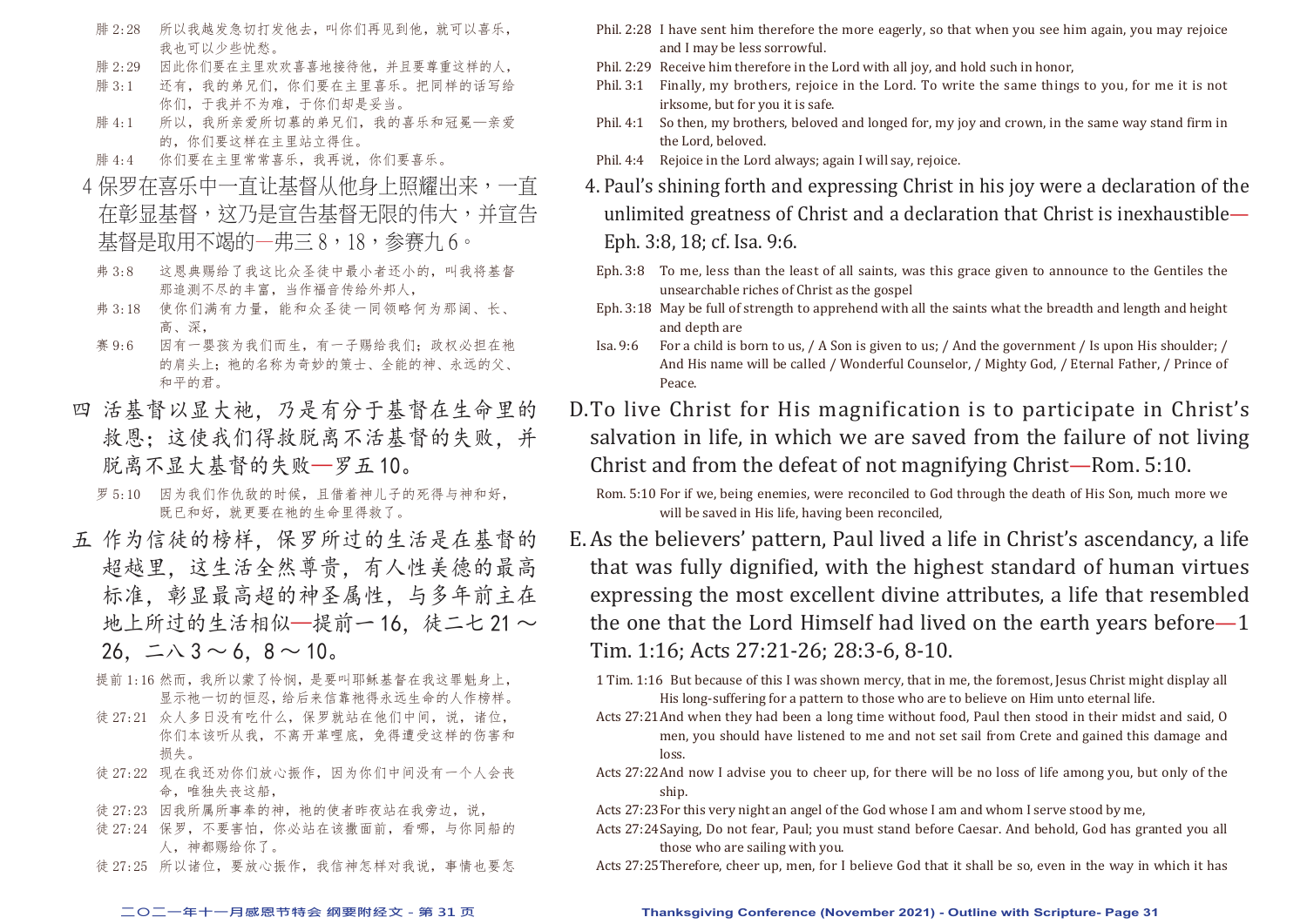样成就。

- 徒 27:26 只是我们必撞在一个岛上。
- 徒 28:3 那时,保罗拾起一捆柴放在火上,有一条毒蛇因热出来, 缠住他的手。
- 徒 28:4 土人看见那毒蛇悬在他手上,就彼此说,这人必是个凶手, 虽然从海里安全得救,公理还不容他活着。
- 徒 28:5 保罗竟把那毒蛇甩在火里,并没有受伤。
- 徒 28:6 土人等着看他肿起来,或是忽然仆倒死了,但等了多时, 见他无事,就转念说,他是个神。
- 徒 28:8 当时,部百流的父亲患热病和痢疾躺着,保罗进到他那里, 祷告并按手在他身上,医好了他。
- 徒 28:9 这样一来,岛上其余的病人也来得了医治。
- 徒 28:10 他们又多方地尊敬我们, 到了开船的时候, 还给我们放上 所需用的。
- 叁 我们借着我们灵里主耶稣的恩典,而活在 神圣三一里—加六 18:

加 6:18 弟兄们,愿我们主耶稣基督的恩与你们的灵同在。阿们。

- 一 奇妙的神圣传输应当天天都在发生:神丰富地 供应恩典的灵,我们该不断地接受恩典的灵, 使祂能成为我们的构成成分,我们能成为祂的 彰显—来十 29 下, 约一 16, 加三 2 ~ 5, 林后  $-12, +29$ :
	- 来 10:29 何况那践踏神的儿子, 将他借以成圣的立约之而当作俗物, 又亵慢恩典之灵的,你们想,他该受怎样更重的刑罚?
	- 约 1:16 从祂的丰满里我们都领受了,而且恩上加恩;
	- 加 3:2 我只愿问你们这一件,你们接受了那灵,是本于行律法, 还是本于听信仰?
	- 加 3:3 你们是这样的无知么?你们既靠那灵开始,如今还靠肉体 成全么?
	- 加 3:4 你们受苦如此之多,都是徒然的么?难道果真是徒然的么?
	- 加 3:5 这样,那丰富供应你们那灵,又在你们中间行异能的,是 本于行律法,还是本于听信仰?
	- 林后 1:12 我们所夸的,是我们的良心见证我们凭着神的单纯和纯诚, 在世为人,不靠属肉体的智慧,乃靠神的恩典,对你们更 是这样。
	- 林后 12:9 祂对我说,我的恩典够你用的,因为我的能力,是在人的 软弱上显得完全。所以我极其喜欢夸我的软弱,好叫基督 的能力覆庇我。

been spoken to me.

Acts 27:26 But we must run aground on a certain island.

- Acts 28:3 But when Paul had collected a bundle of sticks and put them on the fire, a viper came out because of the heat and fastened onto his hand.
- Acts 28:4 And when the natives saw the snake hanging from his hand, they said to one another, Undoubtedly this man is a murderer, whom, though he has been brought safely out of the sea, Justice has not allowed to live.
- Acts 28:5 However he shook off the snake into the fire and suffered no harm;
- Acts 28:6 And they expected that he would swell up or suddenly fall down dead. But when they had waited for a long time and beheld nothing unusual happening to him, they changed their minds and said that he was a god.
- Acts 28:8 And the father of Publius was lying down sick with fever and dysentery. Paul went in to him, and having prayed and laid his hands on him, healed him.
- Acts 28:9 And when this happened, the rest also in the island who had sicknesses came to him and were healed.
- Acts 28:10 They also honored us with many honors; and as we put out to sea, they put on board the things for our needs.

### **III. We live in the Divine Trinity by the grace of the Lord Jesus Christ in our spirit—Gal. 6:18:**

Gal. 6:18 The grace of our Lord Jesus Christ be with your spirit, brothers. Amen.

- A. Day by day a marvelous divine transmission should be taking place: God is supplying the Spirit of grace bountifully, and we should be receiving the Spirit of grace continually so that He can become our constituent, and we can become His expression—Heb. 10:29b; John 1:16; Gal. 3:2-5; 2 Cor. 1:12; 12:9:
	- Heb. 10:29 By how much do you think he will be thought worthy of worse punishment who has trampled underfoot the Son of God and has considered the blood of the covenant by which he was sanctified a common thing and has insulted the Spirit of grace?
	- John 1:16 For of His fullness we have all received, and grace upon grace.
	- Gal. 3:2 This only I wish to learn from you, Did you receive the Spirit out of the works of law or out of the hearing of faith?
	- Gal. 3:3 Are you so foolish? Having begun by the Spirit, are you now being perfected by the flesh?
	- Gal. 3:4 Have you suffered so many things in vain, if indeed it was in vain?
	- Gal. 3:5 He therefore who bountifully supplies to you the Spirit and does works of power among you, does He do it out of the works of law or out of the hearing of faith?
	- 2 Cor. 1:12 For our boasting is this, the testimony of our conscience, that in singleness and sincerity of God, not in fleshly wisdom but in the grace of God, we have conducted ourselves in the world, and more abundantly toward you.
	- 2 Cor. 12:9 And He has said to me, My grace is sufficient for you, for My power is perfected in weakness. Most gladly therefore I will rather boast in my weaknesses that the power of Christ might tabernacle over me.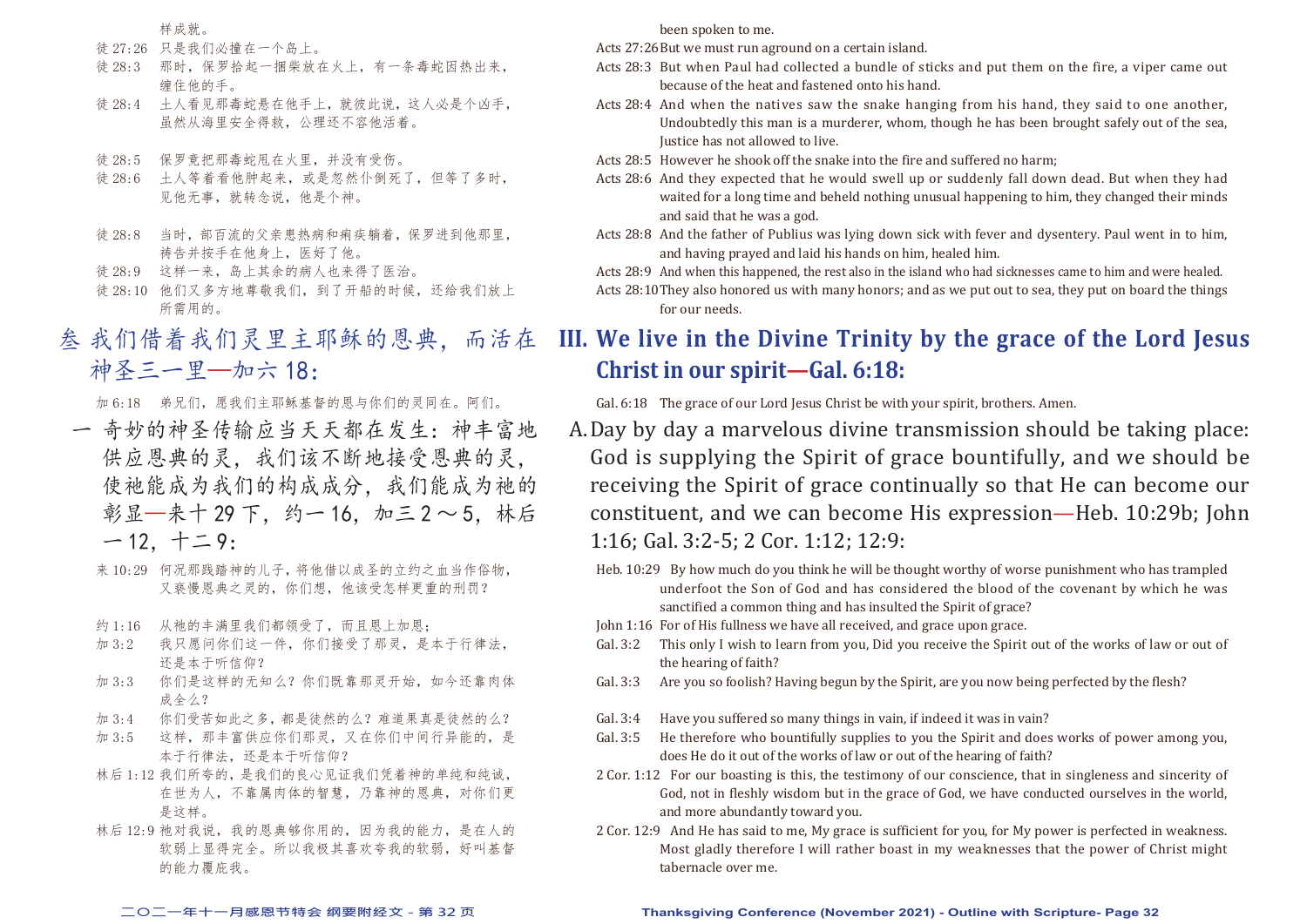- 1 接受并享受恩典的路,乃是转向灵、运用灵、让主 登宝座:
- a 每当我们转到灵里,来到施恩的宝座前,我们就应 当让主登宝座,让祂在我们里面作元首,作君王并 作主—来四 16,罗五 17,21,西— 18 下,启二 4。
- 来 4:16 所以我们只管坦然无惧地来到施恩的宝座前, 为要受怜悯, 得恩典,作应时的帮助。
- 罗 5:17 若因一人的过犯,死就借着这一人作了王,那些受洋溢之 恩,并洋溢之义恩赐的,就更要借着耶稣基督一人,在生 命中作王了。
- 罗 5:21 使罪怎样在死中作王,恩典也照样借着义作王,叫人借着 我们的主耶稣基督得永远的生命。
- 西 1:18 祂也是召会身体的头; 祂是元始, 是从死人中复活的首生 者,使祂可以在万有中居首位;
- 启 2:4 然而有一件事我要责备你,就是你离弃了起初的爱。
- b 神的宝座是涌流恩典的源头; 每当我们不让主登宝 座、使主下宝座,恩典的流就停止—二二 1。
	- 启 22:1 天使又指给我看在城内街道当中一道生命水的河, 明亮如 水晶,从神和羔羊的宝座流出来。
- c 我们若让主耶稣在我们里面登宝座,那灵这生命水的 河就会从施恩的宝座上流出来供应我们;这样,我们 就会接受恩典并享受恩典一1 节,诗歌五五七首。
	- 启 22:1 天使又指给我看在城内街道当中一道生命水的河, 明亮如 水晶,从神和羔羊的宝座流出来。
	- 诗歌五五七首 进入至圣所
	- ㈠ 进入至圣所,摸主施恩座,恩惠临到如同江河; 进入至圣所,摸主施恩座,恩惠临到如同江河。 阿利路亚!阿利路亚!恩惠临到如同江河; 阿利路亚!阿利路亚!恩惠临到如同江河。
	- ㈡ 进入至圣所,幔内过生活,荣光照耀将我射过; 进入至圣所,幔内过生活,荣光照耀将我射过。 阿利路亚!阿利路亚!荣光照耀将我射过; 阿利路亚!阿利路亚!荣光照耀将我射过。
	- ㈢ 回到灵里面,祷告在主前,摸着生命活水泉源; 回到灵里面,祷告在主前,摸着生命活水泉源。 阿利路亚!阿利路亚!摸着生命活水泉源; 阿利路亚!阿利路亚!摸着生命活水泉源。
- $2$  我们带着耶稣的烙印,就享受基督的恩典—加六 17 ~ 18:
- 1. The way to receive and enjoy grace is to turn to our spirit, exercise our spirit, and enthrone the Lord:
- a. Whenever we come to the throne of grace by turning to our spirit, we should enthrone the Lord, giving Him the headship, the kingship, and the lordship within us—Heb. 4:16; Rom. 5:17, 21; Col. 1:18b; Rev. 2:4.
- Heb. 4:16 Let us therefore come forward with boldness to the throne of grace that we may receive mercy and find grace for timely help.
- Rom. 5:17 For if, by the offense of the one, death reigned through the one, much more those who receive the abundance of grace and of the gift of righteousness will reign in life through the One, Jesus Christ.
- Rom. 5:21 In order that just as sin reigned in death, so also grace might reign through righteousness unto eternal life through Jesus Christ our Lord.
- Col. 1:18 And He is the Head of the Body, the church; He is the beginning, the Firstborn from the dead, that He Himself might have the first place in all things;
- Rev. 2:4 But I have one thing against you, that you have left your first love.
- b. God's throne is the source of the flowing grace; whenever we fail to enthrone the Lord, dethroning Him, the flow of grace stops—22:1.
- Rev. 22:1 And he showed me a river of water of life, bright as crystal, proceeding out of the throne of God and of the Lamb in the middle of its street.
- c. If we enthrone the Lord Jesus within us, the Spirit as the river of water of life will flow out from the throne of grace to supply us; in this way we will receive grace and enjoy grace—v. 1; Hymns, #770.
- Rev. 22:1 And he showed me a river of water of life, bright as crystal, proceeding out of the throne of God and of the Lamb in the middle of its street.<br>Hymns, #770 In the holiest place
- In the holiest place
- (1) In the holiest place, touch the throne of grace, Grace as a river shall flow; In the holiest place, touch the throne of grace, Grace as a river shall flow.
- (Chorus) Hallelujah! Hallelujah! Grace as a river shall flow;
- Hallelujah! Hallelujah! Grace as a river shall flow.<br>(2) In the holiest place, live before His face, Light of g In the holiest place, live before His face, Light of glory thru me will shine; In the holiest place, live before His face, Light of glory thru me will shine.
- (Chorus) Hallelujah! Hallelujah! Light of glory thru me will shine; Hallelujah! Hallelujah! Light of glory thru me will shine.
- (3) To the spirit turn, and the incense burn, Touch the living fountain of life; To the spirit turn, and the incense burn, Touch the living fountain of life.
- (Chorus) Hallelujah! Hallelujah! Touch the living fountain of life; Hallelujah! Hallelujah! Touch the living fountain of life.
- 2. As we bear the brands of Jesus, we enjoy the grace of Christ—Gal. 6:17-18: